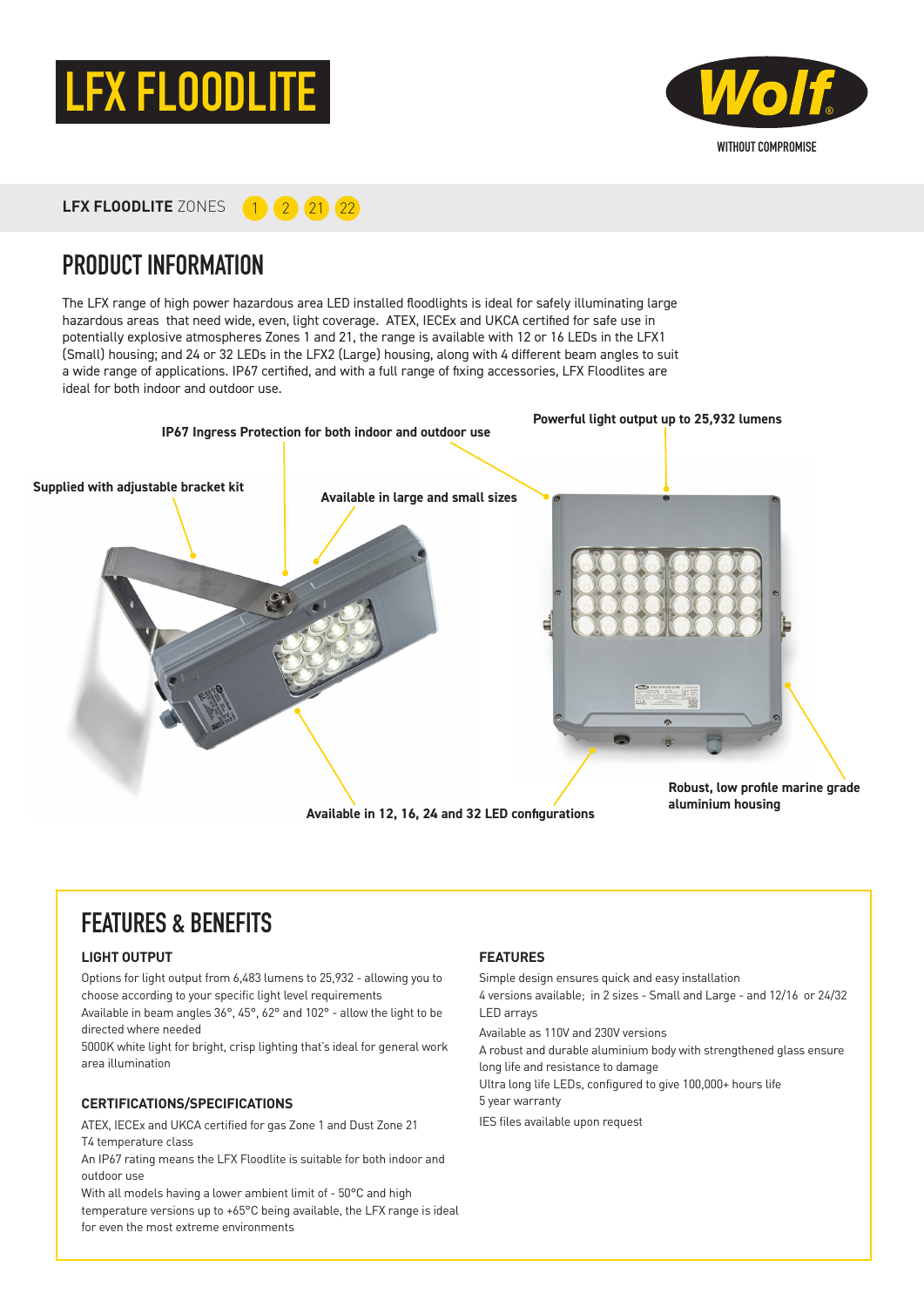## TECHNICAL INFORMATION



LIGHT OUTPUT DIAGRAM